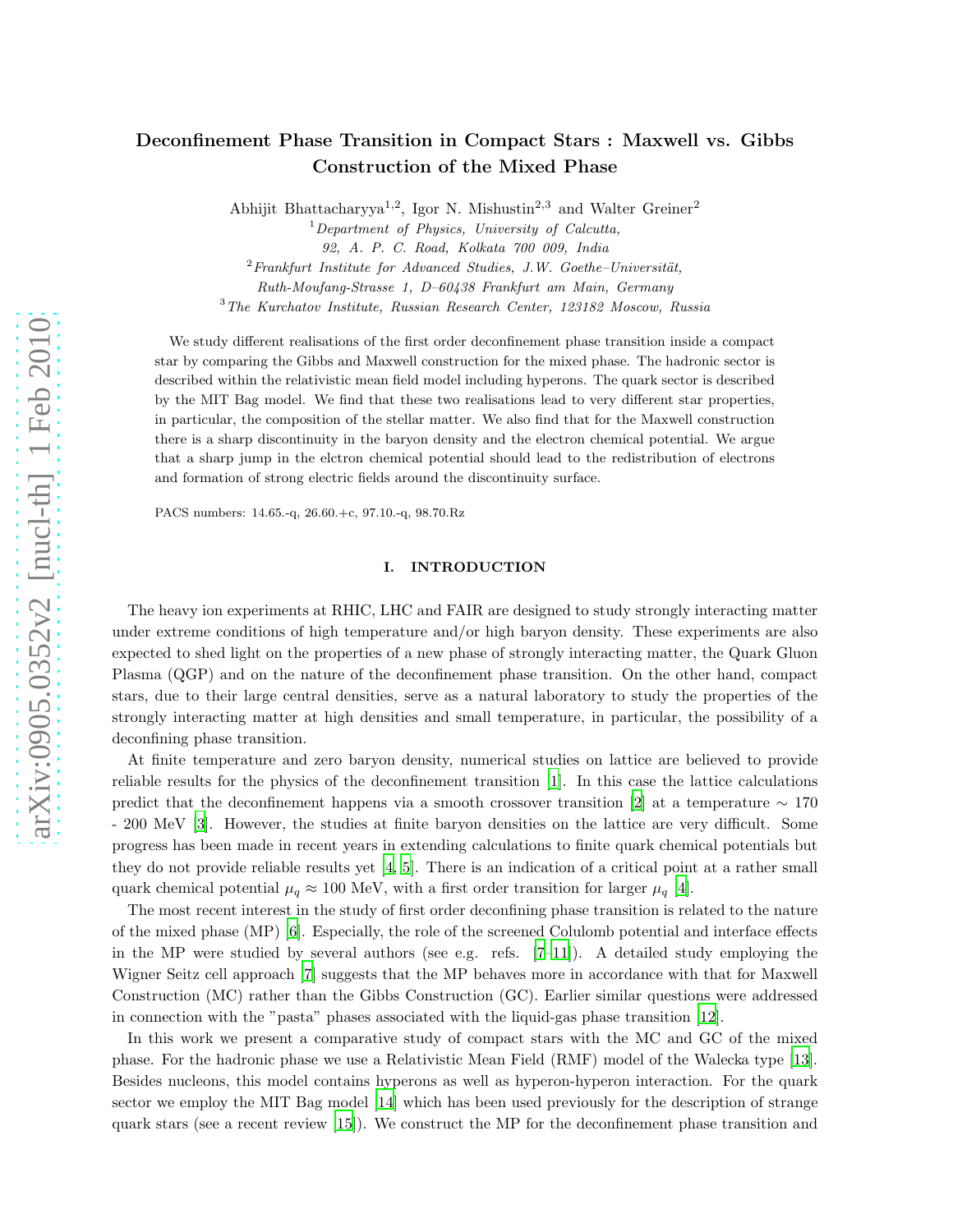obtain the equations of state (EOSs) for the both cases. The next section is devoted to the description of these models and corresponding EOSs. In section 3 we use these EOSs to describe properties of the compact stars. In section 4 we study the jump in the electron chemical potential at the interface between the two phases and estimate an induced electric field. In the last section we summarise our results.

#### II. PROPERTIES OF MATTER IN COMPACT STARS

#### A. Hadron phase

At low densities the relevant degrees of freedom are hadrons. To describe the hadronic phase we use a non-linear version of the RMF model. In this model the baryons interact with mean meson fields. The variant that we use here is known as the TM1 model [\[16\]](#page-9-4).

The Lagrangian density for the TM1 model including both nucleons and hyperons is written as [\[16](#page-9-4), [17\]](#page-9-5)

<span id="page-1-0"></span>
$$
\mathcal{L} = \sum_{B} \overline{\psi}_{B} \left( i\partial - m_{B} \right) \psi_{B} + \frac{1}{2} \partial^{\mu} \sigma \partial_{\mu} \sigma - \frac{1}{2} m_{\sigma}^{2} \sigma^{2} - \frac{b}{3} \sigma^{3} - \frac{c}{4} \sigma^{4} - \frac{1}{4} \omega^{\mu \nu} \omega_{\mu \nu} + \frac{1}{2} m_{\omega}^{2} \omega^{\mu} \omega_{\mu} + \frac{d}{4} (\omega_{\mu} \omega^{\mu})^{2} - \frac{1}{4} \overline{\rho}^{\mu \nu} \overrightarrow{\rho}_{\mu \nu} + \frac{1}{2} m_{\rho}^{2} \overrightarrow{\rho}^{\mu} \overrightarrow{\rho}_{\mu} + \sum_{B} \overline{\psi}_{B} \left( g_{\sigma B} \sigma + g_{\omega B} \omega^{\mu} \gamma_{\mu} + g_{\rho} \overrightarrow{\rho}^{\mu} \gamma_{\mu} \overrightarrow{\tau}_{B} \right) \psi_{B} , \tag{1}
$$

where the sum runs over all the baryons  $B=p, n, \Lambda, \Sigma^{0,\pm}, \Xi^{0,-}$ . In the above Lagrangian  $\sigma, \omega$  and  $\vec{\rho}$  are respectively the iso-scalar scalar  $\sigma$ , the iso-scalar vector  $\omega$  and the isovector vector  $\rho$  meson fields. In eq. [\(1\)](#page-1-0)  $\omega^{\mu\nu}$  and  $\vec{\rho}^{\mu\nu}$  denote, respectively, the field tensors for the  $\omega$  and  $\rho$  meson fields.

This model is good enough to describe nucleonic matter and the nuclear saturation point. But it is insufficient for the hyperonic matter, because the model does not reproduce the observed strong  $\Lambda\Lambda$ attraction. This defect can be remedied by adding two new meson fields with hidden strangeness, namely, the iso-scalar scalar  $\sigma^*$  and the iso-vector vector  $\phi$ , which couple to hyperons only [\[17\]](#page-9-5). These fields can be identified with the  $f_0(975)$  and  $\phi(1020)$  mesons. The corresponding Lagrangian is given by

$$
\mathcal{L}^{YY} = \frac{1}{2} \left( \partial^{\mu} \sigma^* \partial_{\mu} \sigma^* - m_{\sigma^*}^2 \sigma^{*2} \right) - \frac{1}{4} \phi^{\mu \nu} \phi_{\mu \nu} + \frac{1}{2} m_{\phi}^2 \phi^{\mu} \phi_{\mu} + \sum_{Y} \overline{\psi}_{Y} \left( g_{\sigma^* Y} \sigma^* + g_{\phi Y} \phi^{\mu} \gamma_{\mu} \right) \psi_{Y}
$$

where index Y runs over hyperons only.

For a complete description of the beta equilibrated cold matter the model should include leptons; namely electrons and muons. The leptonic part of the lagrangian is

$$
\mathcal{L}^{l} = \sum_{l=e^{-},\mu^{-}} \overline{\psi}_{l} \left( i\partial \!\!\!/ - m_{B} \right) \psi_{l}
$$
\n<sup>(2)</sup>

The Lagrangian density of the complete model, which we call TM1YY, is written as

$$
\mathcal{L}^{TM1YY} = \mathcal{L} + \mathcal{L}^{YY} + \mathcal{L}^{l}
$$
\n(3)

The nucleon coupling constants are chosen from the fit of the finite nuclei properties. The vector coupling constants of the hyperons are chosen according to the SU(6) symmetry and the hyperonic scalar coupling constants are chosen to reproduce the measured values of the corresponding optical potentials. Below we use the set of model parameters obtained in ref. [\[17\]](#page-9-5).

We calculate the energy density and pressure for the TM1YY model in the mean field approximation. They are given by the following expressions

$$
\epsilon^H \ = \ \frac{1}{2} m_{\sigma}^2 \sigma^2 + \frac{b}{3} \sigma^3 + \frac{c}{4} \sigma^4 + \frac{1}{2} m_{\sigma^*}^2 \sigma^{*2} + \frac{1}{2} m_{\omega}^2 \omega_0^2 + \frac{3d}{4} \omega_0^4
$$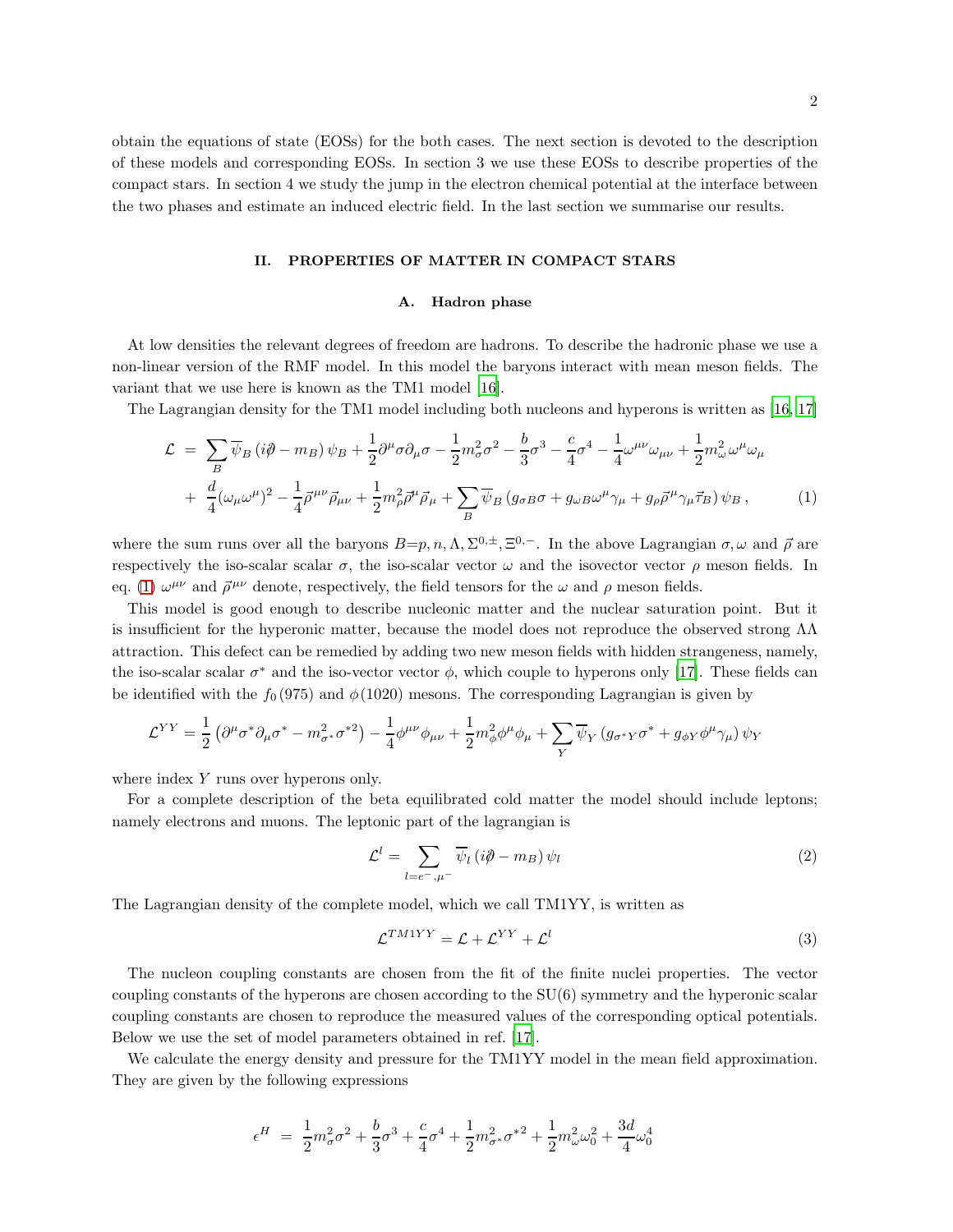$$
+\frac{1}{2}m_{\rho}^{2}\rho_{0,0}^{2}+\frac{1}{2}m_{\phi}^{2}\phi_{0}^{2}+\sum_{B}\frac{\nu_{B}}{2\pi^{2}}\int_{0}^{k_{F}^{B}}dk\,k^{2}\sqrt{k^{2}+m_{B}^{*}}^{2}\,,\tag{4}
$$

$$
P^{H} = -\frac{1}{2}m_{\sigma}^{2}\sigma^{2} - \frac{b}{3}\sigma^{3} - \frac{c}{4}\sigma^{4} - \frac{1}{2}m_{\sigma}^{2}\sigma^{*2} + \frac{1}{2}m_{\omega}^{2}\omega_{0}^{2} + \frac{d}{4}\omega_{0}^{4} + \frac{1}{2}m_{\rho}^{2}\rho_{0,0}^{2} + \frac{1}{2}m_{\phi}^{2}\phi_{0}^{2} + \sum_{B} \frac{\nu_{B}}{6\pi^{2}} \int_{0}^{k_{F}^{B}} dk \frac{k^{4}}{\sqrt{k^{2} + m_{B}^{*2}}},
$$
\n
$$
(5)
$$

where  $m_B^* = m_B - g_{\sigma B} \sigma - g_{\sigma^* B} \sigma^*$  is the effective mass,  $\nu_B$  is the degeneracy factor and  $k_F^B = \sqrt{\mu_B^2 - m_B^{*2}}$ is the Fermi momentum of the baryon species B.

## B. Quark Phase

At higher densities baryons begin to overlap and loose their individuality. In order to describe the medium the quark degrees of freedom need to be included. The density inside a compact star is high enough to encompass these degrees of freedom. In order to describe the quark phase we adopt the simple MIT Bag model [\[14](#page-9-2)], with three flavours (u, d and s). We also add electrons and muons to describe the beta equilibrated matter as in the case of the hadronic phase. For the bag model the energy density and pressure can be written as

$$
\epsilon^{Q} = \sum_{f=u,d,s} \frac{\nu_{f}}{2\pi^{2}} \int_{0}^{k_{F}^{f}} dk k^{2} \sqrt{m_{f}^{2} + k^{2}} + B , \qquad (6)
$$

$$
P^{Q} = \sum_{f=u,d,s} \frac{\nu_{f}}{6\pi^{2}} \int_{0}^{k_{F}^{f}} dk \frac{k^{4}}{\sqrt{m_{f}^{2} + k^{2}}} - B,
$$
\n(7)

where  $k_F^f = \sqrt{\mu_f^2 - m_f^2}$  is the Fermi momentum of quarks with flavor f. For each flavor we choose the degeneracy factor  $\nu_f = 2(\text{spin}) \times 3(\text{color}) = 6$  and take the following values of quark masses:  $m_u = 5$ MeV,  $m_d = 10$  MeV and  $m_s = 150$  MeV.

It is worth noting that because of the negative vacuum pressure  $(-B \text{ in eq.}(7))$  the Bag model EOS always has a zero pressure at a finite baryon density,  $\rho_B^* \sim B^{3/4}$ . By this reason the equilibrium configurations of the strange quark matter (SQM) may exist even without gravity [\[18\]](#page-9-6). They should have a sharp boundary with the density jump from  $\rho_B^*$  to zero. The EOS derived from the NJL model has the similar property [\[19](#page-9-7)].

### C. Construction of the mixed phase and EOS

We are studying the electrically neutral stellar matter in beta equilibrium. Under such conditions the chemical potential of a particle species i can be written as

<span id="page-2-0"></span>
$$
\mu_i = B_i \mu_B + Q_i \mu_Q \tag{8}
$$

where  $B_i$  is the baryon number of the species i,  $Q_i$  denotes its charge in units of the electron charge,  $\mu_B$ and  $\mu_Q$  are the baryonic and electric chemical potentials, respectively. Here we assume that neutrinos can freely escape from the star. The above equation signifies that only those reactions are allowed which conserve charge and baryon number, however strangeness is not conserved. Two independent chemical potentials,  $\mu_B$  and  $\mu_Q$ , are found by fixing the baryon and electric charge densities:

$$
\rho_B = \sum_i B_i \rho_i \,, \quad \rho_Q = \sum_i Q_i \rho_i \,, \tag{9}
$$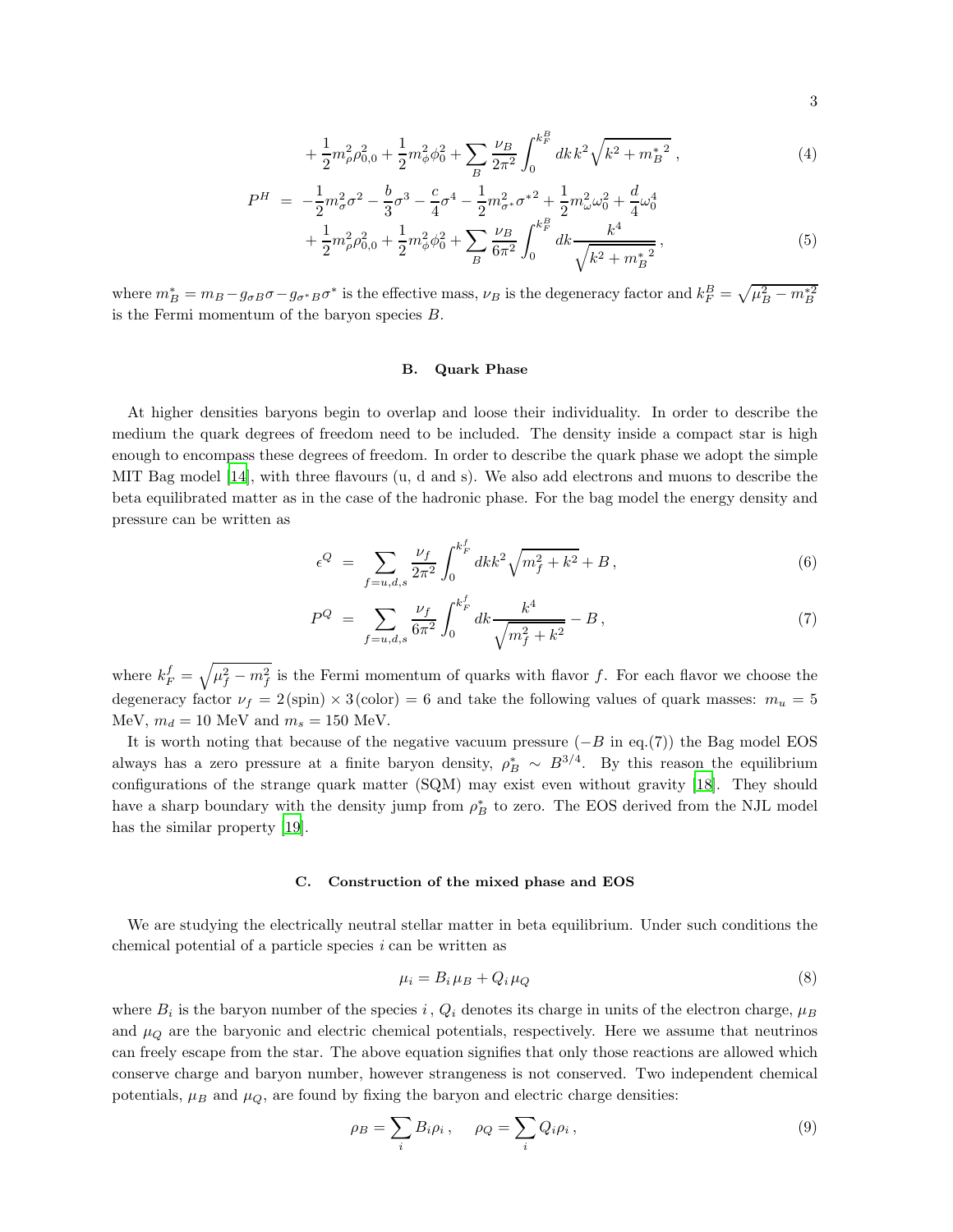where  $\rho_i$  is the number density of the particle species i. We require electrical neutrality of a star on a macroscopic scale, *i.e.*  $\bar{\rho}_Q = 0$ . According to Eq. [\(8\)](#page-2-0), the baryon chemical potential  $\mu_B$  equals the neutron chemical potential  $\mu_n$  and  $\mu_Q$  is equal to the electron chemical potential  $\mu_e$ . At given  $\mu_B$  and  $\mu_Q$ , the quark chemical potentials are found by using the formulae  $\mu_u = (\mu_B - 2\mu_Q)/3$  and  $\mu_d = \mu_s = (\mu_B + \mu_Q)/3$ .

As indicated by the model calculations (see e.g. ref.[\[20\]](#page-9-8)) the deconfinement phase transition, at high densities, is of first order in nature. So this transition should produce a MP between a pure hadronic and a pure quark phase. There are two ways by which one can construct the MP: the Maxwell construction (MC) and the Gibbs construction (GC). Below we consider both possibilities.

The Gibbs conditions for the mixed phase are

$$
P_1(\mu_B, \mu_Q) = P_2(\mu_B, \mu_Q), \tag{10}
$$

$$
\mu_B = \mu_{B1} = \mu_{B2},\tag{11}
$$

$$
\mu_Q = \mu_{Q1} = \mu_{Q2} \,. \tag{12}
$$

Here and below 1 stands for the hadronic phase and 2 stands for the quark phase.

It is well known that in the case of two chemical potentials the Gibbs conditions (10) - (12) can be fulfilled only if the coexisting phases have opposite electric charges and the condition of global neutrality is imposed [\[21\]](#page-9-9). This condition can be written as

$$
\bar{\rho}_Q = (1 - \lambda)\rho_{Q1}(\mu_B, \mu_Q) + \lambda \rho_{Q2}(\mu_B, \mu_Q) = 0.
$$
\n(13)

Then the volume averaged energy density in the MP is calculated as

$$
\bar{\epsilon} = (1 - \lambda)\epsilon_1(\mu_B, \mu_Q) + \lambda \epsilon_2(\mu_B, \mu_Q), \qquad (14)
$$

where  $\lambda = V_2/V$  is the volume fraction of quark phase.

Thus, the mixed phase is a very inhomogeneous state of matter with intermittent domains of two different phases. Therefore realistic approaches must take into account not only differences in the bulk properties of these phases, but also additional contributions to the thermodynamic potential coming from the interface energy and electrostatic energy associated with theses domains. First attempt to perform such calculations have been done in [\[22\]](#page-9-10) but due to significant uncertainties in the model parameters, as e.g. interface energy, the results are not conclusive yet. As pointed out in ref. [\[7](#page-8-6)], it may happen that the GC mixed phase is energetically too expensive and may be expelled from the star at all. Then the situation is closer to the MC case, where two pure phases are in direct contact with each other. This situation corresponds to the Maxwell construction of the mixed phase defined by the conditions :

$$
P_1(\mu_B, \mu_Q) = P_2(\mu_B, \mu_Q) \tag{15}
$$

$$
\mu_B = \mu_{B1} = \mu_{B2} \tag{16}
$$

They mean that the baryon chemical potential is continuous, but the electric chemical potential  $\mu_Q$  jumps at the interface between the two phases. Also, contrary to the Gibbs construction, where the pressure in the mixed phase increases with baryon density, Maxwell construction corresponds to constant pressure in the density interval of the mixed phase.

Figures 1a and 1b show the equations of state obtained with GC and MC for two cases,  $B^{1/4}$  = 180 MeV and 185 MeV, respectively. As can be seen from Fig. 1a, for MC the mixed phase starts at  $\rho_B = 0.41 \,\text{fm}^{-3}$  and ends at  $0.68 \,\text{fm}^{-3}$ , whereas for the GC these values are  $0.23 \,\text{fm}^{-3}$  and  $0.89 \,\text{fm}^{-3}$ respectively. So in the case of GC the phase transition starts early and the width of the MP region is much boader compared to that in MC. As one increases the Bag constant B the width of the MP region further increases for GC, as can be seen in Fig. 1b. In this case the MP starts at  $\rho_B = 0.26 \text{ fm}^{-3}$  and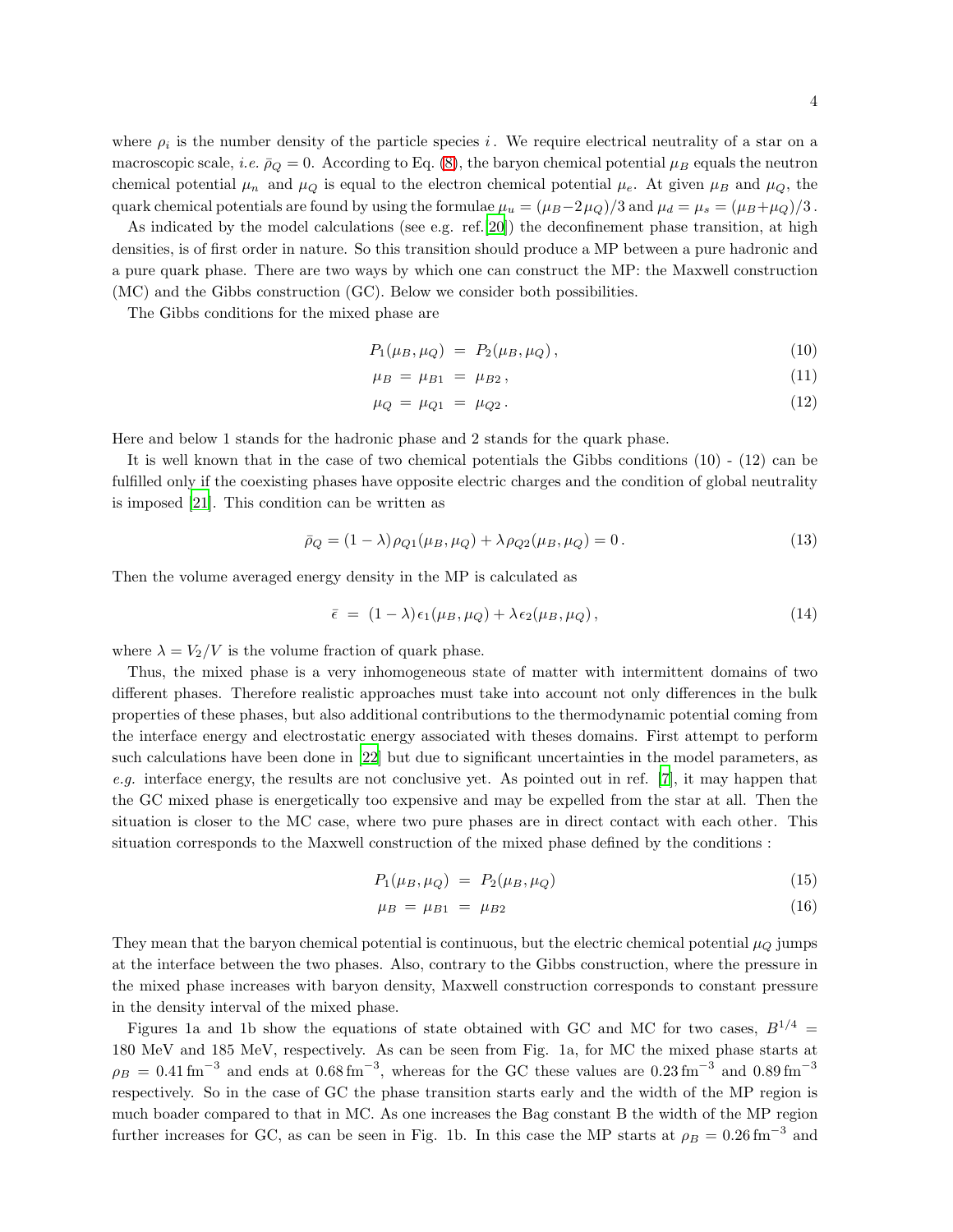

FIG. 1: Equations of state for a)  $B^{1/4} = 180$  MeV and b)  $B^{1/4} = 185$  MeV, for Maxwell and Gibbs construction of the mixed phase.

ends at 1.06 fm<sup>-3</sup>. On the other hand, for the MC the width of the MP region decreases. For this case the MP starts at  $\rho_B = 0.67 \,\text{fm}^{-3}$  and ends at  $0.83 \,\text{fm}^{-3}$ . These results will certainly affect the star properties which we will discuss in the next section.

In Fig. 2 we have plotted the particle abundances for all the cases discussed above. In Figs. 2a and 2b the results are for  $B^{1/4} = 180$  MeV, for the MC and GC, respectively. From Fig. 2b, *i.e.* for GC, we see that only one hyperon, *i.e.*  $\Lambda$ , is present in the medium. On the other hand, for the case of MC (Fig. 2a) both  $\Sigma^-$  and  $\Lambda$  hyperons appear in the medium. This happens because in the case of GC the phase transition starts early, and as a result, hyperons can appear only in the MP. However due to the presence of the strange quark, hyperon production in the MP is suppressed and as a result  $\Sigma^-$  does not appear at all. For MC the phase transition starts much later allowing the  $\Sigma^-$  to appear in the hadronic phase. It is interesting that the case of  $B^{1/4} = 185$  MeV exhibits a completely different picture as shown in Figs. 2c and 2d. Firstly, in the case of GC, the MP region is broader as compared with the case of  $B^{1/4} = 180$ MeV. This allows almost all the hyperons, except  $\Xi^0$ , to be present in the matter, the  $\Sigma^-$  appears after Λ. For the case of MC, as the MP begins at a higher density, almost all the hyperons are present in the hadronic phase. But, contrary to the case of GC, the  $\Sigma^-$  appears before  $\Lambda$ . So the particle cocktail is rather different for the two constructions.

#### III. PROPERTIES OF COMPACT STARS

Having obtained the EOSs and the particle abundances we now calculate the properties of compact stars with the deconfinement phase transition. We treat the matter to be an ideal fluid and obtain the star structure by solving the TOV equations with the corresponding EOS as an input (see details in [\[23\]](#page-9-11)). The masses and radii of stars are calculated as a function of the central baryon density. Results of our calculations for MC and GC are shown in Figs. 3a and 3b, for  $B^{1/4} = 180$  MeV and 185 MeV, respectively.

In Fig. 3a one can see that the maximum mass for the MC is noticeably higher than that for the GC case. The values are  $1.493M_{\odot}$  and  $1.396M_{\odot}$  respectively. This happens because in the MC the phase transition starts quite late compared to the GC, that allows the star to stay longer in the hadronic phase. Moreover, for the MC case there is a range of central baryon densities, from  $0.41 \text{ fm}^{-3}$  to  $0.68 \text{ fm}^{-3}$ , corresponding to the MP, which are not allowed in the star. As a result there appears a plateau over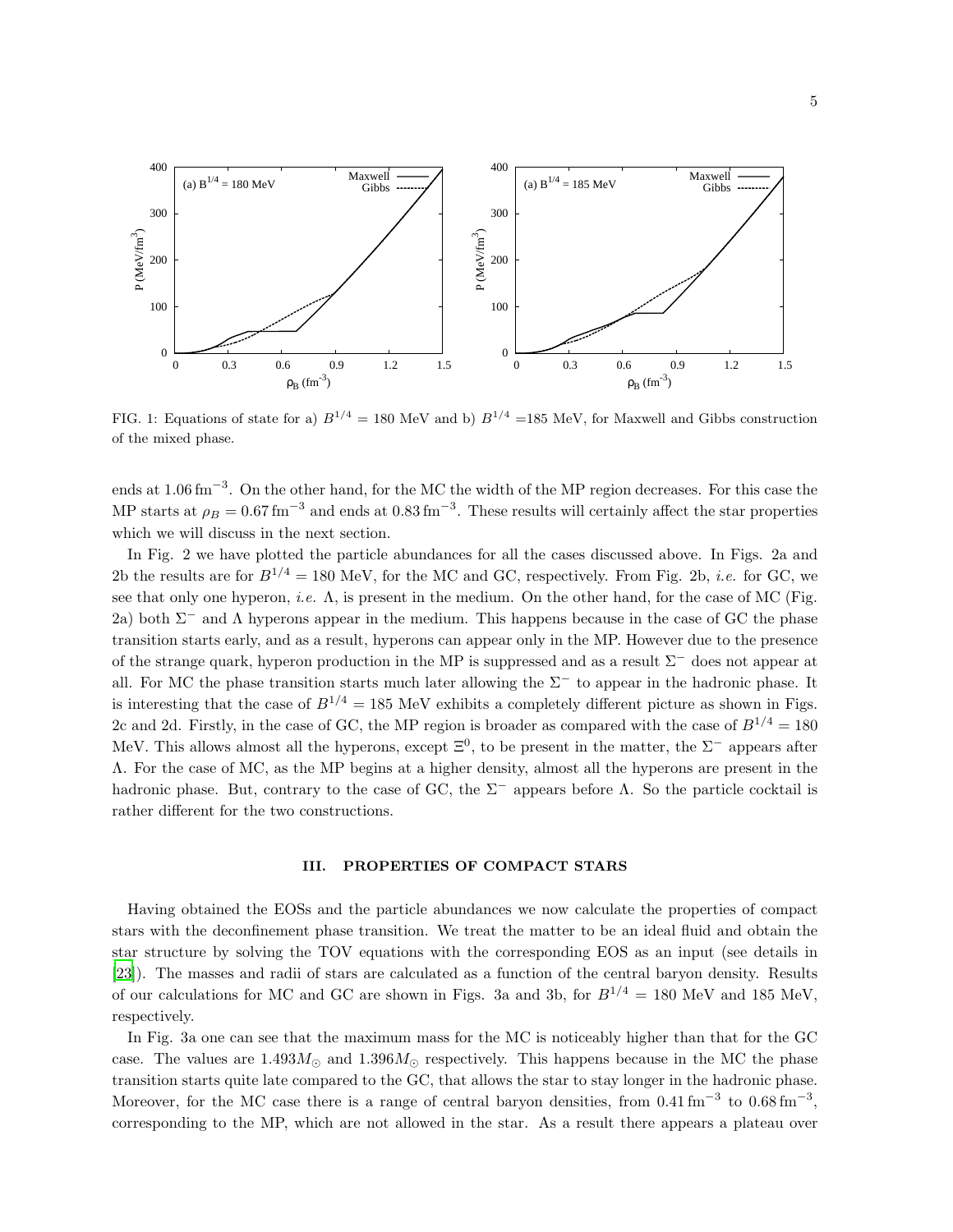

FIG. 2: Particle compositions for a)  $B^{1/4} = 180$  MeV MC, b)  $B^{1/4} = 180$  MeV GC, c)  $B^{1/4} = 185$  MeV MC and d)  $B^{1/4} = 185$  MeV GC.

this range of central baryon densities. As calculations show, stable star configurations are located on the left side of the plateau *i.e.* till the point A. The region from A to B is not accessible inside the star. On the right side of the plateau there is a region, from B to C, where the mass decreases with increasing central baryon density, that corresponds to be the unstable configurations. Another interesting feature of the MC stars is the appearance of the growing portion of the curve between C and D. This gives rise to a new family of stable stars (twin stars) around the mass of  $1.34M_{\odot}$  similar to the situation studied in ref. [\[20\]](#page-9-8). However there is no such a stable solution for GC. The main difference of twin stars from the normal neutron stars is that they contain a large quark matter core (see also Fig. 5a).

For  $B^{1/4} = 185$  MeV the maximum masses are  $1.567M_{\odot}$  and  $1.466M_{\odot}$  for the MC and GC cases respectively. The forbidden range of baryon densities for the MC case is much smaller, ranging from  $0.67 \,\mathrm{fm}^{-3}$  to  $0.83 \,\mathrm{fm}^{-3}$  only. However, there is no stable twin star solution for this value of the Bag pressure. This situation can be explained from the well known fact that a significant quark core can appear only if the density jump is large enough [\[24\]](#page-9-12).

The features discussed above are even more obvious if one looks at the mass-radius plots shown in Fig. 4. As one can see in Figs. 4a and 4b the mass-radius relations are very different for MC and GC stars. Furthermore, the appearance of two maxima associated with the twin stars is very obvious in Fig. 4a. The cusps in the MC curves correspond to the plateau regions of Figs. 3a,b.

We have calculated also the baryon density profiles of MC and GC stars for the same central density. They are given in Figs. 5a and 5b. Figure 5a shows a sudden jump in the baryon density for the MC case whereas in the GC case the profile is smooth. As Fig. 5b shows there is no jump for the case  $B^{1/4}$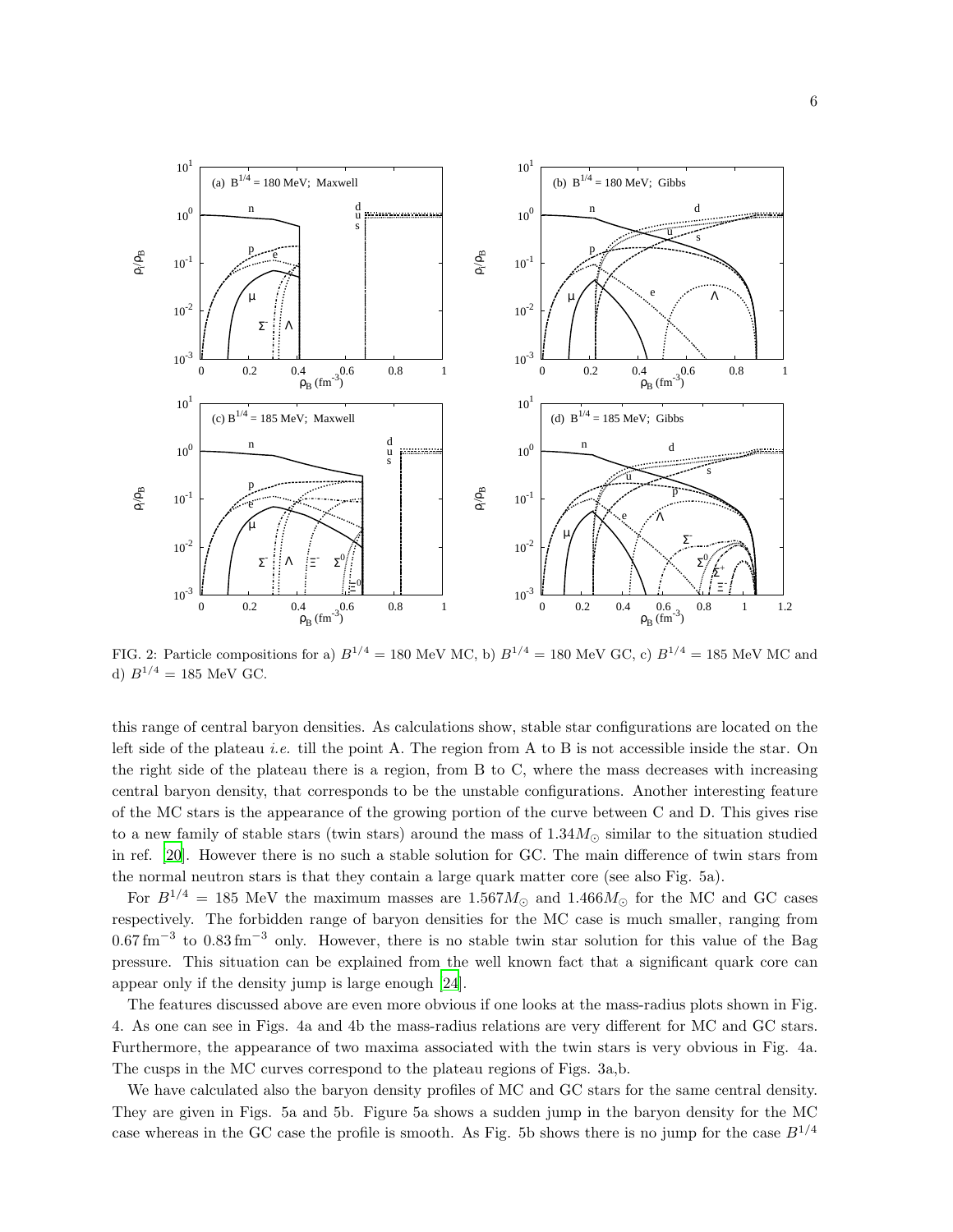

FIG. 3: Mass of a star (in solar units) as a function of baryon density for a)  $B^{1/4} = 180$  MeV and b)  $B^{1/4} = 185$ MeV. See text for further explanation.



FIG. 4: Mass-Radius relation of the stars for a)  $B^{1/4} = 180$  MeV and b)  $B^{1/4} = 185$  MeV.

 $= 185$  MeV and there is no stable star with a quark core.

### IV. JUMP IN ELECTRON CHEMICAL POTENTIAL

In this section we discuss possible implications of the jump in the baryon density of the MC stars as illustrated in Fig. 5a. Figure 6 shows the radial profiles of the electron chemical potential  $\mu_e$  for the case of  $B^{1/4} = 180$  MeV. As expected, in the GC case  $\mu_e$  evolves smoothly over the mixed phase reaching almost zero in the pure quark phase. But in the MC case  $\mu_e$  has a jump at the transition between hadronic and quark phases. In the quark core  $\mu_e$  is very low about 10 MeV and is almost constant, but in the hadronic phase  $\mu_e$  jumps to a high value, about 196 MeV. Then at larger radii  $\mu_e$  evolves slowly and finally decrease to small values as one approaches the crust.

This is an interesting situation in the sense that such a discontinuity in the chemical potential of electrons would lead to the flow of electrons across the discontinuity surface from the region with higher  $\mu_e$  to the region with lower  $\mu_e$  inside the star. This flow will be terminated by the electric field generated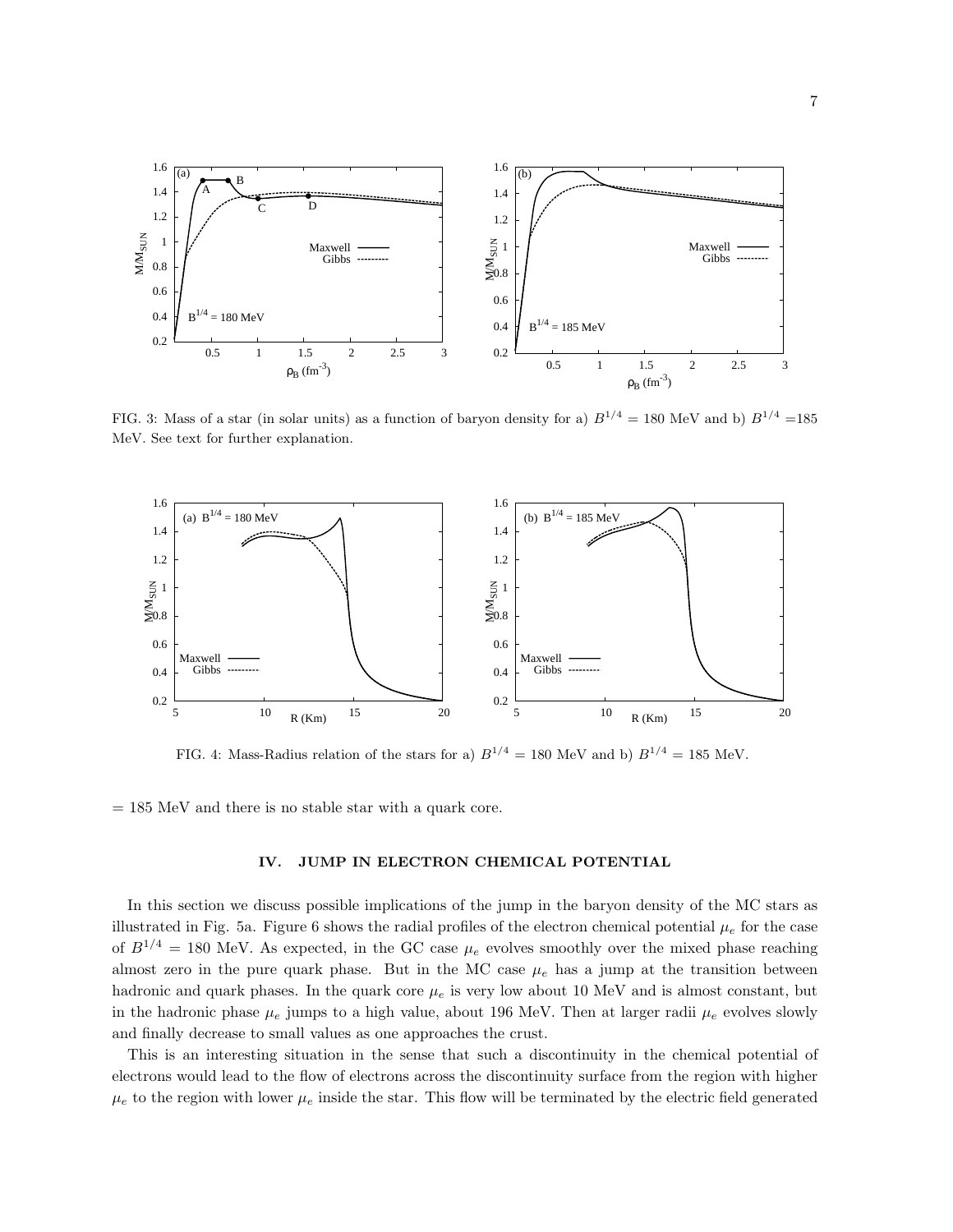

FIG. 5: Comparison of baryon density profiles for MC and GC stars calculated for a)  $B^{1/4} = 180$  MeV and b)  $B^{1/4} = 185$  MeV.

due to the charge separation. The equilibrium condition can be expressed as

$$
\mu_{e1} - e\Phi_1 = \mu_{e2} - e\Phi_2 \tag{17}
$$

where  $\mu_{e1}$  and  $\mu_{e2}$  are the electron chemical potentials in the hadronic and quark phases, and  $\Phi_{1,2}$  are the electrostatic potentials far away from the discontinuity.



FIG. 6: Profiles of electron chemical potential for MC and GC stars for  $B^{1/4} = 180$  MeV.

The profile of the electrostatic potential  $\Phi(r)$  over the discontinuity surface can be found from the Poisson equation in combination with the Thomas-Fermi approximation for the electron density  $\rho_e(r) = \frac{k_F^3(r)}{3\pi^2}$ where  $k_F(r)$  is the local Fermi momentum of the electrons (see details in ref.[\[25](#page-9-13)]). In the ultrarelativistic limit  $\mu_1 >> m_e$ ,  $\mu_2 >> m_e$ , the result can be obtained in the analytic form and the maximum electric field is expressed as

$$
E_0 = \frac{\mu_{e1}\mu_{e2}}{e\pi} \times \frac{\mu_{e1} - \mu_{e2}}{\mu_{e1} + \mu_{e2}}\tag{18}
$$

For the particular case shown in Fig. 6 we have  $\mu_{e1} = 10 \text{ MeV}$  and  $\mu_{e2} = 196 \text{ MeV}$ , that gives  $E_0 \approx 3$ MV/fm. This is a very strong field, about 1000 times the critical field needed for the spontaneous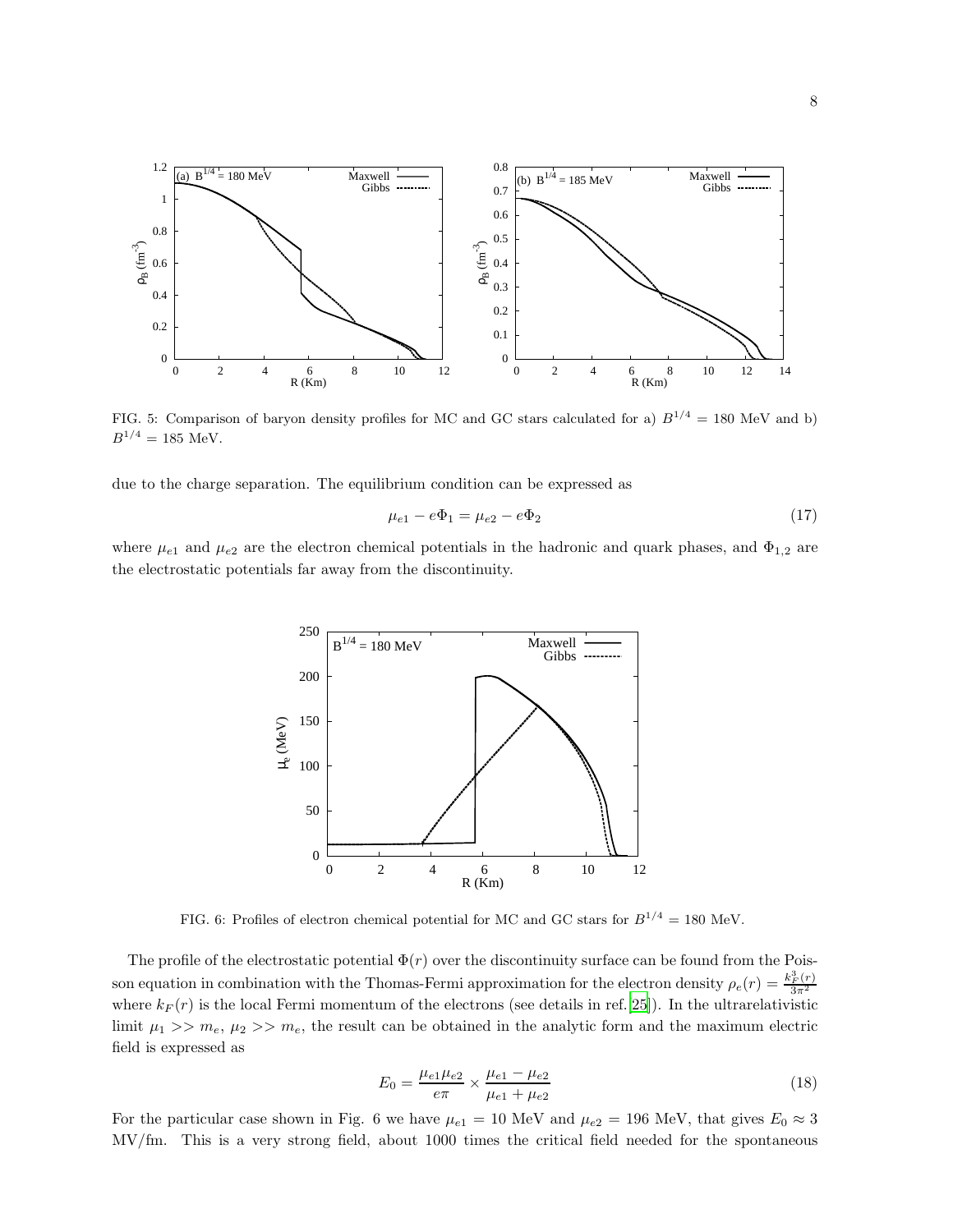electron-positron pair production in vacuum. In fact, this pair production process is Pauli blocked in the considered case. Nevertheless, such a strong electric field may lead to interesting phenomena such as e.g. generation of strong magnetic field in the rotating stars. The generation of strong electric fields at the bare boundary of a quark star was first discussed in ref. [\[26\]](#page-9-14).

## V. SUMMARY

To summarise, we have compared the Gibbs and Maxwell constructions of the mixed phase in the context of deconfinement phase transition in compact stars. For this purpose we have used a RMF model (TM1YY) for the hadronic phase and the MIT Bag model for the quark phase. We have found that the EOSs are very different in these two cases: the MP region occupies a much broader density interval for GC as compared with the MC one. As we increase the Bag constant the width of the MP region in case of GC increases whereas it reduces for the MC case. The particle compositions are also found to be very different for the two cases. We then use these EOSs to calculate the star characteristics. The maximum mass is found to be different for the MC and GC cases. Furthermore, for  $B^{1/4}$ =180 MeV a stable solution corresponding to second family of compact stars is obtained for MC. The baryon density profiles show a sharp jump for the MC case.

We have also studied the behaviour of the electron chemical potential  $\mu_e$  across the star and found that it jumps sharply, for MC, at the phase transition boundary. The jump is about 185 MeV for  $B^{1/4}$  = 180 MeV. We point out that this jump will lead to redistribution of electrons and generation of a strong electric field at the phase transition boundary. We are planning to study this interesting effect in the future.

#### Acknowledgements

The authors thank L. M. Satarov for fruitful discussions. The work of AB was partially supported by Alexander von Humboldt Foundation, Council of Scientific and Industrial Research (India) and UGC (UPE & DRS grant). AB also thanks FIAS for the kind hospitality. This work was partly supported by the DFG grant 436 RUS113/711/0-2 and the grants RFFI 09-02-91331, NS-3004.2008.2 (Russia).

<span id="page-8-0"></span><sup>[1]</sup> F. Karsch, J. Phys. **G35**, 104096 (2008).

<span id="page-8-1"></span><sup>[2]</sup> Y. Aoki, G. Endrodi, Z. Fodor, S. D. Katz and K. K. Szabo, Nature 443, 675 (2006).

<span id="page-8-2"></span><sup>[3]</sup> M. Cheng et.al., Phys. Rev. D 74, 054507 (2006); Z. Fodor, K. Holland, J. Kuti, D. Nogradi and C. Schroeder, JHEP 0908:084 (2009); Y. Aoki, Z. Fodor, S. D. Katz and K. K. Szabo, Phys. Lett. B 643 46 (2006).

<span id="page-8-3"></span><sup>[4]</sup> Z. Fodor and S.D. Katz, JHEP 0404, 050 (2004); C.R. Allton et. el., Phys. Rev. D 68, 014507 (2003); R. Gavai and S. Gupta, Phys. Rev. D 78, 114503 (2008).

<span id="page-8-4"></span><sup>[5]</sup> P. de Forcrand and O. Philipsen, Nucl. Phys. B **673**, 170 (2003).

<span id="page-8-5"></span><sup>[6]</sup> N. K. Glendenning, Phys. Rept. 342, 393 (2001); A. W. Steiner, M. Prakash and J. M. Lattimer, Phys. Lett. B 486, 239 (2000); M. Alford, K. Rajagopal, S. Reddy and F. Wilczek, Phys. Rev. D 64, 074017 (2001).

<span id="page-8-6"></span><sup>[7]</sup> T. Maruyama, T. Tatsumi, T. Endo and S. Chiba, Recent Res. Devel. Phys. 7, 1 (2006).

<sup>[8]</sup> T. Maruyama, T. Tatsumi, D. N. Voskresensky, T. Tanigawa and S. Chiba, Nucl. Phys. A 749, 186 (2005).

<sup>[9]</sup> T. Maruyama, S. Chiba, H. Schulze and T. Tatsumi, Phys. Lett. B 659, 192 (2008).

<sup>[10]</sup> D. N. Voskresensky, M. Yasuhira and T. Tatsumi, Phys. Lett. B 541, 93 (2002).

<span id="page-8-7"></span><sup>[11]</sup> T. Maruyama, S. Chiba, H. Schulze and T. Tatsumi, [arXiv:0901.2622](http://arxiv.org/abs/0901.2622) [nucl-th].